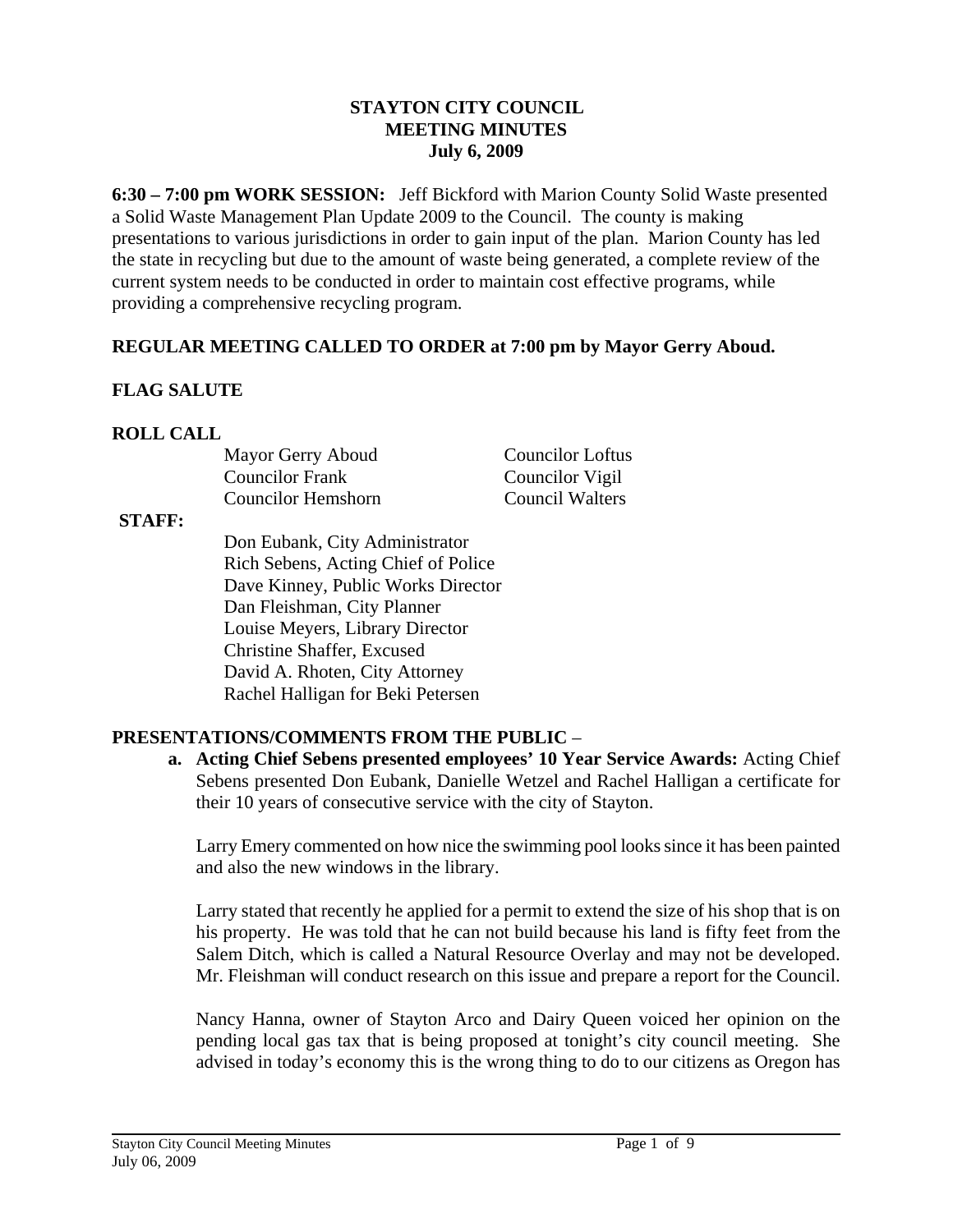the second highest unemployment rate. Nancy feels that if the local gas tax is passed, the citizens of Stayton will be going to another city to get fuel.

# **ANNOUNCEMENTS**

#### **a. Additions to the Agenda**: None.

#### **CONSENT AGENDA**

- a. Council Meeting Minutes of June 15, 2009
- b. Heritage Foundation Community Grant Application
- c. Stayton Moose Lodge Rental Agreement
- d. Water Rate Increase deferred until September 01, 2009
- e. Dairy Queen/Arco Settlement re: Street Issues

Councilor Frank pulled items c. and e. of the consent agenda.

**MOTION:** From Councilor Loftus, seconded by Councilor Walters, to approve item a, b, and d of the Consent Agenda. Motion passed 5:0.

Referring to item c. of the Consent Agenda, Stayton Moose Lodge Agreement, Councilor Frank stated he is not comfortable to go along with this agreement. Steve would like more information on this. Personally he would like to get more money than \$600. It does not make sense to him to pay \$1200 a month for rent to house our Public Works and Planning Departments, and then renting out a building we own for only half that amount.

Mayor Aboud asked Don Eubank if the current contract was expired. Don advised the contract expires in October 2009. The moose is currently paying \$400, and was to increase to \$500, and all agreed that \$600 is more of a fair market value price.

Councilor Hemshorn asked who paid the utilities. Don Eubank advised the Moose Lodge pays all utilities. Councilor Hemshorn does not think \$600 is an adequate amount.

Councilor Loftus asked that in the future when someone brings an amendment to a lease agreement, he would like to see the original lease agreement. In addition, he feels the city should be trying to consolidate the existing city offices into that building. He feels the city could save a huge amount of money.

Mayor Aboud and Don Eubank will meet and discuss this issue.

Councilor Frank would like to put off the Dairy Queen settlement until the next meeting. Don Eubank advised nothing is going to change, so he's not sure why Mr. Frank wants to put off discussing the issue at this time.

Mayor Aboud advised the previous council had authorized Don to negotiate a settlement and that is what has been done.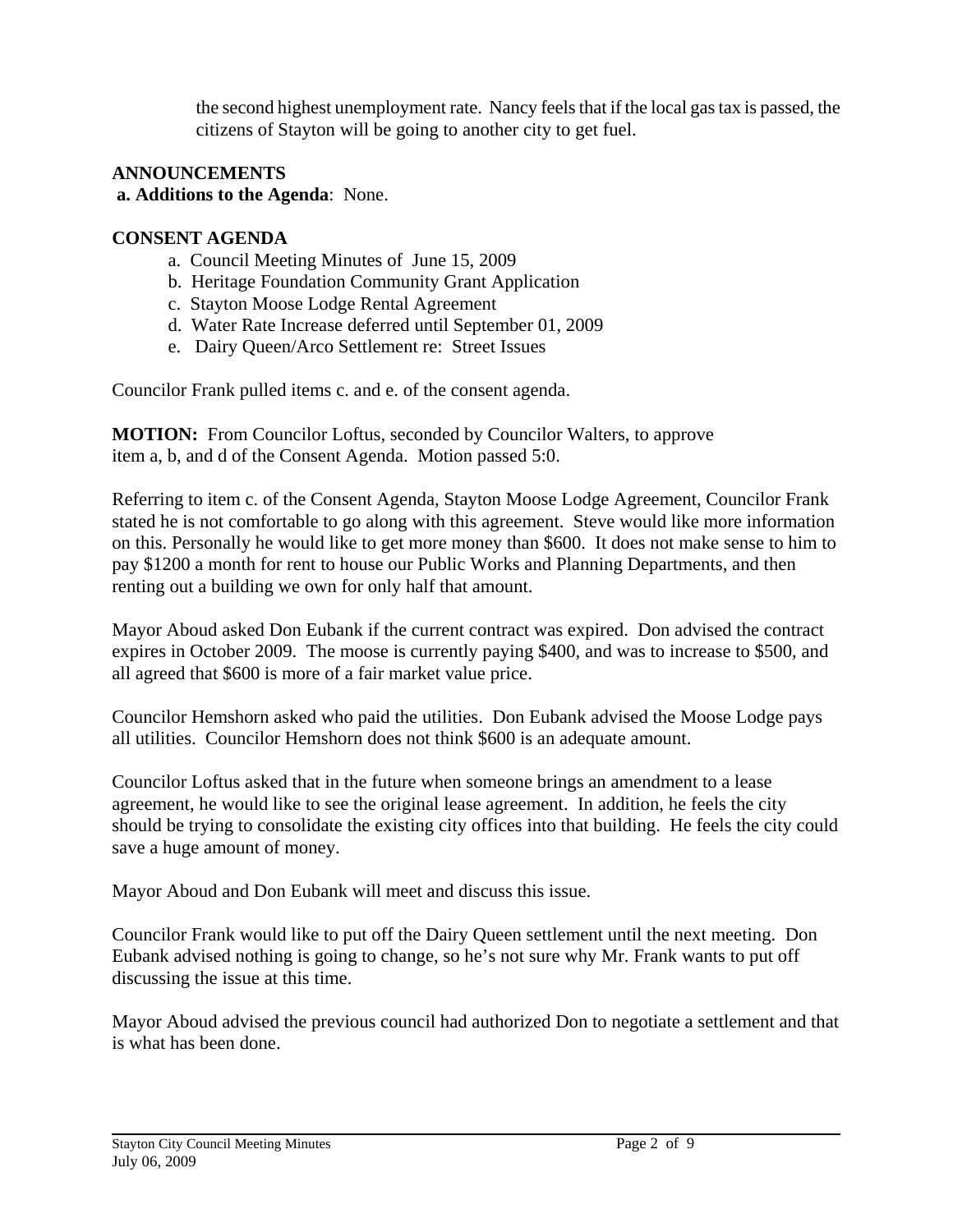Councilor Frank would like information on how the settlement got to this point and would like to see all the information and paperwork.

Councilor Vigil wanted to see the original documents and also how is this going to affect the 2009-2010 budget.

Don Eubank advised this will not affect the budget at all. This is incoming monies, unanticipated revenues.

Don Eubank will pick a date for an executive session to discuss this settlement.

# **UNFINISHED BUSINESS:**

### **Request to Extend Record on Application of Santiam Memorial Hospital for Comprehensive Plan and Zoning Map Amendment at 1401 N. 10th Avenue, Remanded by Land Use Board of Appeals**

Mr. Fleishman presented a request to re-open the record for the Comprehensive Plan and Zoning Map.

Councilor Loftus asked how this will affect the hospitals site plan review. Mr. Fleishman advised this has nothing to do with the site plan review, they are only asking to re-open the record to change the zoning.

**MOTION:** From Councilor Loftus, seconded by Councilor Frank, to move to grant the applicant's request to reopen the record on the application of Santiam Memorial Hospital's application for a Comprehensive Plan Map and Zoning Map amendments to written testimony until August 21, 2009. Motion Passed 5:0

### **Local Option Gas Tax**

Mr. Kinney stated that the issue before the council is whether or not to consider adoption of an Ordinance authorizing a Local Option Gas Tax. If the council votes for a Local Option Gas Tax it has to be done before September 25, 2009. The reason for the Local Option Gas Tax is to finance the maintenance and repairs of the streets in the city of Stayton.

The council has three options:

1. Move to hold a public hearing to consider a Local Gas Tax Ordinance with a voter referral at a special Council meeting.

2. Move to hold a public hearing at the Council's first regularly scheduled meeting in August to consider a Local Option Gas Tax Ordinance

3. Motion to drop further consideration of a Local Option Gas Tax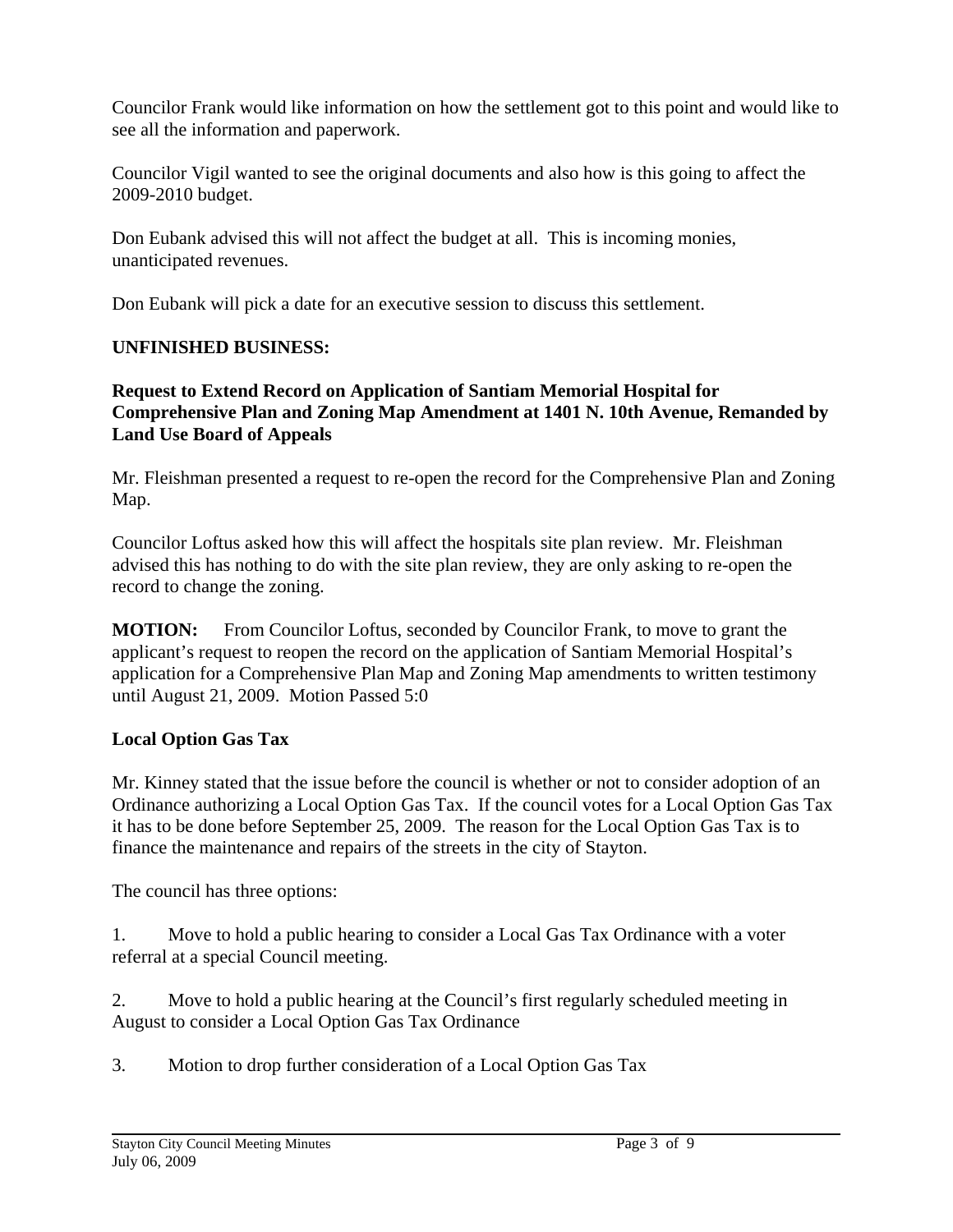Mayor Aboud advised if no action is taken, the city will have to figure a way to maintain the streets or the public will be putting up with the streets the way they are today.

Councilor Frank asked how much the city would be receiving from the legislature passing the gas tax. Dave Kinney advised it will be around \$25,000 to \$40,000 a year, depending on gas sales.

Councilor Hemshorn asked if the council adopted the ordinance, would they have the option of only 2 cents instead of 3 cents. Dave Kinney advised they could opt for it to be 1, 2 or 3 cents.

Mayor Aboud advised if a Local Option Gas Tax is adopted, the people that are using the streets and don't live here are paying also, whereas if we are asking for a utility tax, it is only people who live in the town that are paying.

Councilor Walters feels that the gas tax is a great idea, but just does not think it will pass in this economy. He feels that the council should just let this die.

**MOTION:** From Councilor Loftus, seconded by Councilor Frank, to drop further consideration of a Local Option Gas Tax. Motion Passed: 4:1 (Hemshorn)

# **Draft Charter from Thomas Sponsler, Special Counsel**

Mr. Eubank stated that the Draft Stayton Charter has been revised by Thomas Sponsler, Special Council for Beery, Elsner and Hammond LLP. It is the recommendation of staff that a work session be held to discuss the changes made by Mr. Sponsler.

Don Eubank advised a draft charter was sent out to all to be reviewed. The charter has been changed quite a bit. It needs to be looked at to see what the committee did, what the council did and now what has been presented. There are quite a few changes and should not be rushed through. Don feels a work session should be set up to review this document.

Councilor Frank would like to get it on the November ballot and would like to know what needs to be done to get it on the ballot.

Don Eubank says the Deputy City Recorder will need it by July 25, 2009 and feels that there have been too many changes made to make that happen. A work session needs to be held, to review it and make sure everyone is comfortable with it as it will be used for many, many years to come.

Councilor Frank advised personally he is very comfortable with what has been done, likes the work that has been done. He does not agree with everything, but understands that experts have reviewed it and he is ready to go with it.

Councilor Loftus advised this is an agreement to the citizens on how the council will govern them. He feels it makes more sense to put it on the May ballot so the council is not rushed. He has not been able to do side by side comparisons, but has read the attorneys report. He feels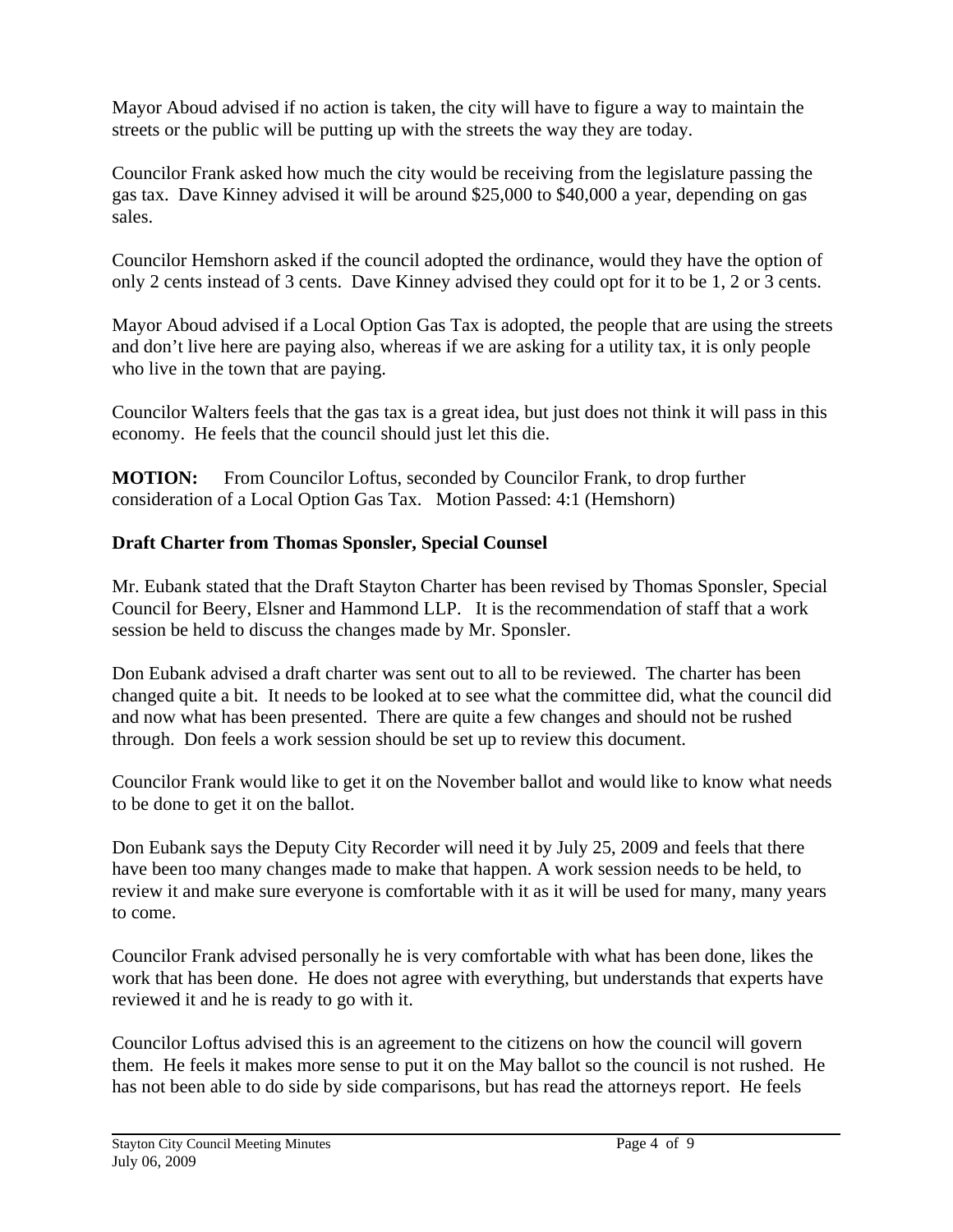there are some issues that he would like to address, and thought there was going to be another work session.

Councilor Hemshorn feels that the issues have been beaten to death. She would like to hold a work session prior to July 24th so it can be on the November ballot.

Mayor Aboud is not comfortable with section four which refers to annexations. He feels there has to be some type of threshold regarding this. There are other areas that he feels need to be discussed.

Mayor Aboud would like everyone to submit any and all concerns to the City Administrator so he can put them together before the work session, so the meeting does not last five years.

Councilor Vigil advised he likes the charter the way it is except section four.

A Work Session is scheduled for Tuesday, July 21st at 6:30.

### **NEW BUSINESS**

### **Bond Ordinance for Sewer Interim Financing**

Mr. Kinney stated that a bond ordinance needs to be in place before any money is loaned. The proposed changes to Stayton Municipal Code Title 3, "Revenue and Finance" Authorizing the issuance of Revenue Bonds to finance improvements to the Wastewater Treatment Plant were discussed.

Councilor Loftus asked what the financial impact would be to tax payers. Mr. Kinney stated that the monies are paid back by rates, not taxes. With the rate projections for sewer projects, Dave is anticipating the sewer rates will raise to \$44 to \$48 a month within the next four years.

Don Eubank wanted to let the council know that every issue comes back to the council before it is approved. This ordinance just gives Dave Kinney and Christine Shaffer to start the process.

**MOTION:** From Councilor Hemshorn, seconded by Councilor Walters, to move to direct that Ordinance (unnumbered), Authorizing the issuance of Revenue Bonds to finance improvements to the City's Wastewater System be read for the first time by title only. Motion Passed: 5:0

The recording secretary read the proposed ordinance for the first time by title only.

**MOTION:** From Councilor Hemshorn, seconded by Councilor Walters, to move to approve the first reading of Ordinance (unnumbered), Authorizing the issuance of Revenue Bonds to finance improvements to the City's Wastewater System be read for the second time by title only. Motion passed: 5:0.

The Ordinance was assigned number 000.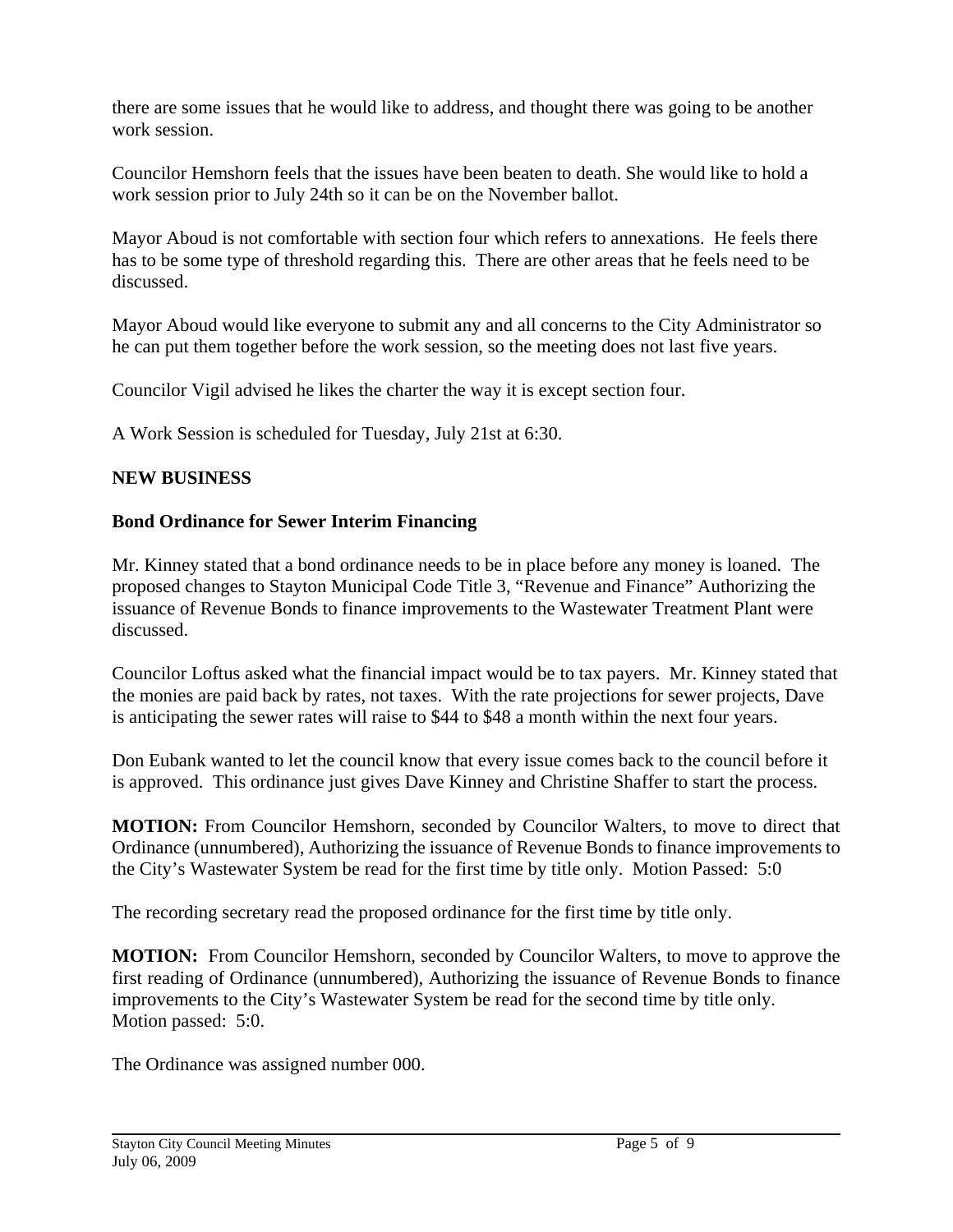**Motion**: From Councilor Hemshorn, seconded by Councilor Walters, to move to direct that Ordinance No.000, Authorizing the issuance of Revenue Bonds to finance improvements to the City's Wastewater System be read for the second time by title only. Motion passed: 5:0.

Ms. Halligan read Ordinance No. 000 for the second time by title only.

**Motion:** From Councilor Hemshorn, seconded by Councilor Walters, to move to approve the second reading of Ordinance No. 000 and direct the Mayor to execute the Ordinance as enacted. Motion passed 5:0.

# **Resolution No. 843 Fees and Charges for Various City Services**

Item pulled from the agenda as both the Finance Director and Pool Manager were not present and questions need to be addressed to them. Councilor Frank advised he has many questions but they all refer to the pool and he would like Rebecca Meeks present.

Mayor Aboud made a suggestion to forward any questions in advance. If the questions are asked in advance, the person answering the questions can do any and all research that is needed before bringing it to the council.

# **Economic Stimulus Project – 2009 Fund Exchange Agreement**

Dave Kinney stated that Oregon Department of Transportation (ODOT) is part of the federal stimulus package. One of the options is to exchange the federal dollars for state dollars. ODOT will provide \$94 to every \$100. Dave said the city will get more "bang for our buck" if we take the state dollars.

One of the provisions is that the money needs to be used on a street overlay project. Stayton has three such streets, and Locust St is the top priority.

Councilor Loftus wanted to know if the contract was being administered by Department of Administrative Services (DAS) or by ODOT and if so is ODOT under DAS's authority for the administration of this contract.

Dave Kinney stated that ODOT has requirements and will make sure the city is in compliance.

Councilor Loftus stated the reason he asked is that DAS has hijacked the federal Jenkin Wagners Act and are in the process of putting for profit businesses out of business, and hiring not for profit agencies in which they get a 4% kickback.

Dave Kinney advised that is not an issue as the city will put out a bid package, and will not be using a non profit agency.

Councilor Loftus was ready to make a motion as long as he could put a limitation on the motion. He would like to make sure that we are not going to have DAS administer this contract and have any funds routed through a non profit organization, as he feels DAS is targeting for profit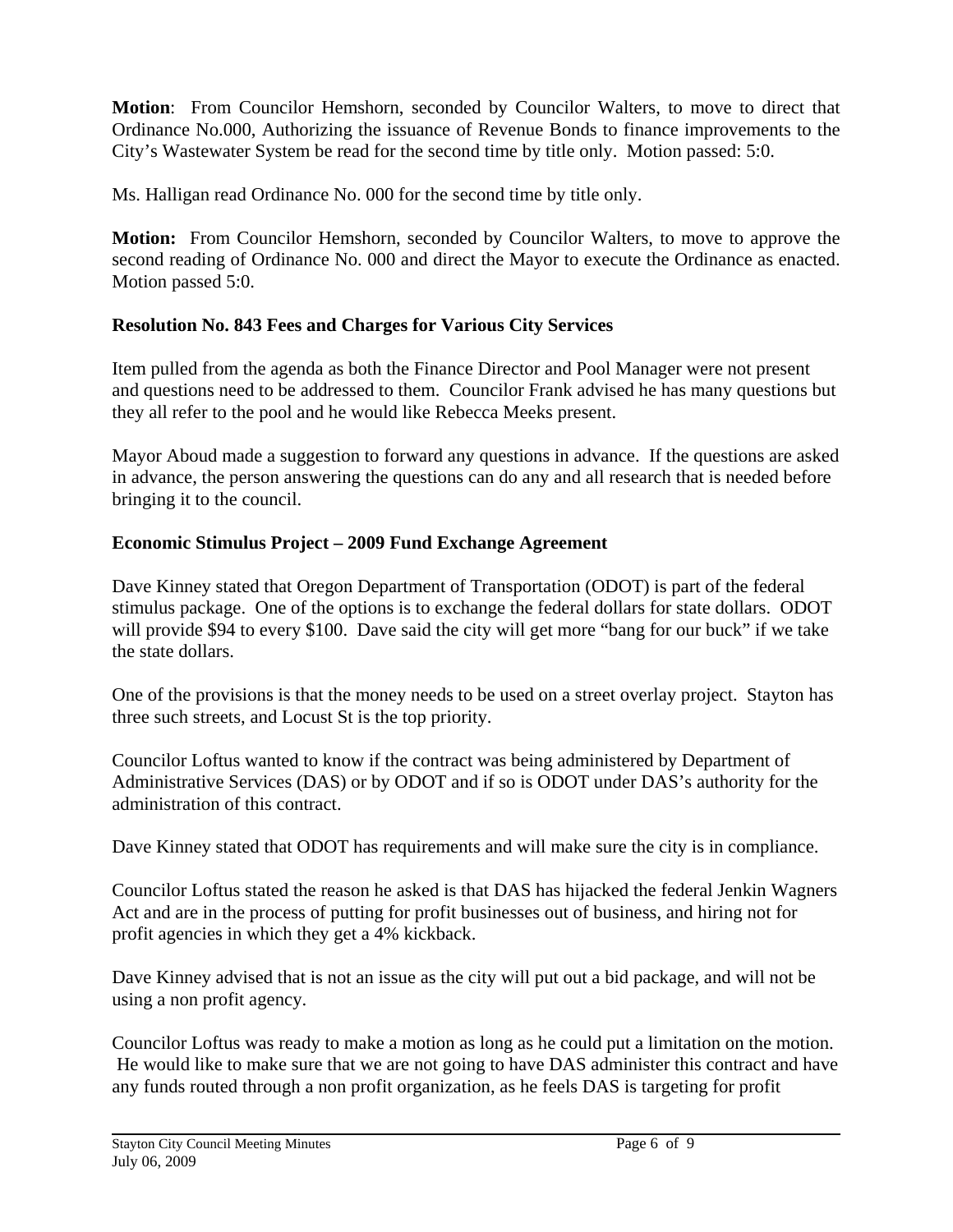businesses and putting them out of business.

Dave Kinney advised he could put a limitation on the motion, but it is not necessary as the city is putting out the bid and will be choosing the best represented company.

**MOTION:** From Councilor Loftus, seconded by Councilor Hemshorn, to move to authorize the City Administrator to enter into a Fund Exchange Agreement with ODOT for the use of funds from American Recovery and Reinvestment Act of 2009 for the overlay of Locust Street. Motion Passed 5:0

# **Participation in Resource Assistant for Rural Environments (RARE) program**

The issue before the Council is authorization to staff to proceed with the process for accepting an intern from the University of Oregon's Resource Assistance for Rural Environments (RARE) program.

Mayor Aboud asked if this position was currently budgeted for and Mr. Fleishmann answered in the affirmative.

Councilor Loftus asked if there are any hidden costs, such as purchasing new equipment or housing costs.

Mr. Fleishmann stated the persons housing, stipend and benefits will be paid by University of Oregon. Obviously the person will be using office supplies such as pens, pencils and paper, but the city will not be paying anything but the \$19,000 matching fee.

Councilor Hemshorn asked if Dan had any idea how many applicants have applied for this position.

Dan explained it is a mutual selection process with the City of Stayton and the University of Oregon and there are specific requirements to meet.

**MOTION:** From Councilor Hemshorn, seconded by Councilor Walters to approve the City of Stayton's Participation in the Resource Assistance for Rural Environments Program for 2009- 2010. Motion Passed 3:2. (Loftus & Vigil)

**DISCUSSION:** Councilor Loftus stated he would like to see this money go towards rehabilitation of some roads in the city.

### **Non-Enforcement of Off-Premise Sign Regulations During Highway 22 Interchange Reconstruction**

The issue before the City Council is whether to continue to keep Resolution 832 in effect regarding non-enforcement of the prohibition of off-premise advertising for businesses on Cascade Highway that are being adversely affected by the reconstruction of the Highway 22 interchange.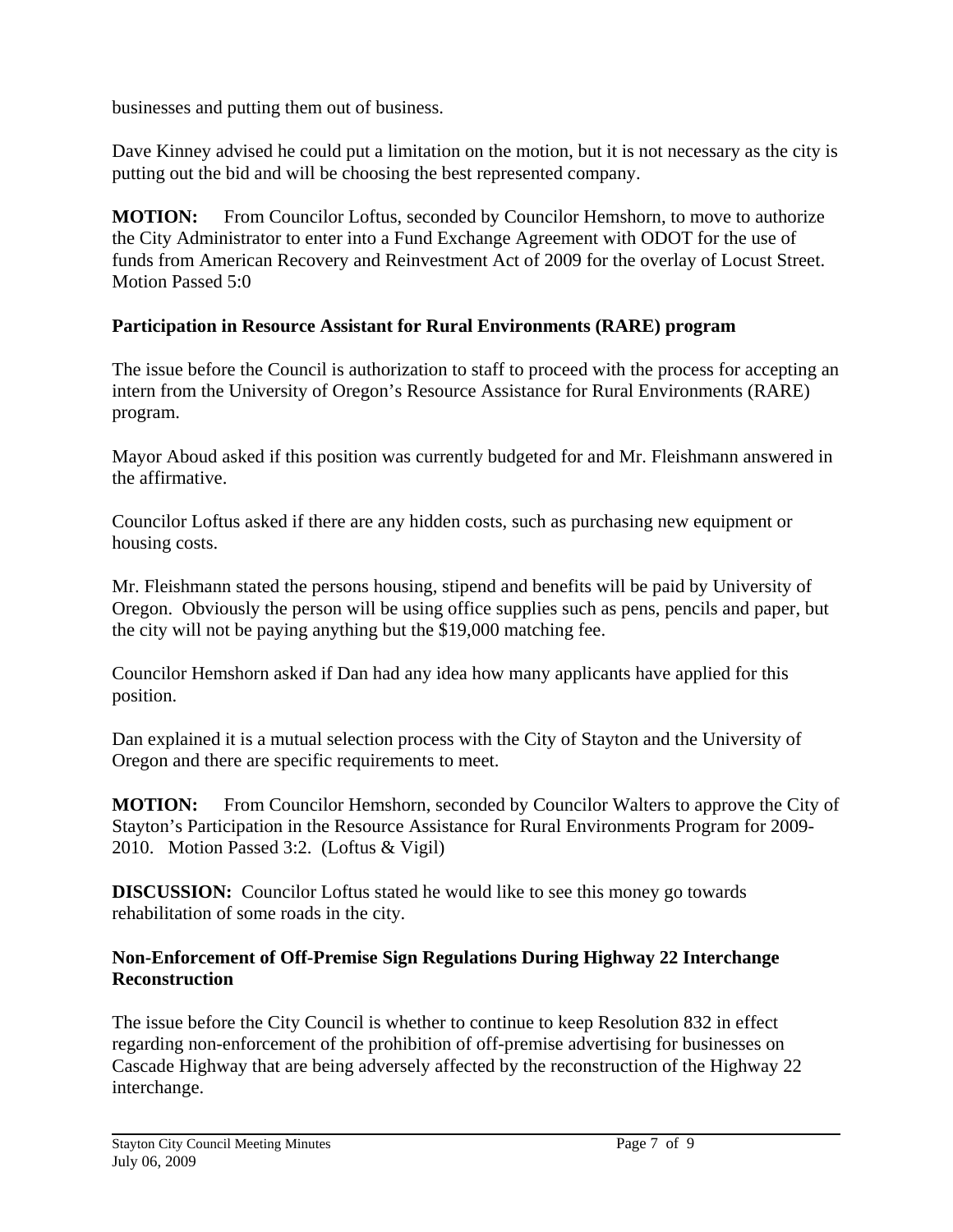**MOTION:** From Councilor Loftus, seconded by Councilor Vigil, find that adverse effects of the reconstruction continue and to extend the suspension until the project is completed. Motion Passed 5:0

#### **PRESENTATIONS/COMMENTS FROM THE PUBLIC – None**

### **BUSINESS FROM THE CITY ADMINISTRATOR**

Don Eubank introduced Mike Clark, the cities maintenance man. Don spoke of the I-Serve projects that were completed the previous week, one being the painting of the swimming pool. The mayor and Don will be meeting to decide on how to show our appreciation. Don stated the fourth of July show was spectacular, one of the best to date. Don reminded everyone that on July 23rd, from 6:30 to 8:30 the Mayor Council forum will be held at Santiam Memorial Hospital. Some advertising is being done, on the website, on Staytonevents.com and Denise Ruttan will be putting it in the newspaper.

#### **BUSINESS FROM THE MAYOR**

#### **BUSINESS FROM THE COUNCIL**

 Councilor Loftus asked that a time limit be set on the Council Meetings. He would like to say that if the meeting can't be held in two hours, it needs to be set for the next meeting. Mayor Aboud said some of Councilor Loftus' points were well taken, but there are some issues that just have to be taken care of even if the meeting has to go until 10:00 pm. The Mayor advised the councilors to read the packets and address any questions they have for the staff before the council meeting. This gives the staff time to do any research if needed, and does not put anyone on the spot and have to refer the council member to the next meeting. The staff needs to have advanced warning on questions in able for them to be answered correctly. Councilor Loftus advised he has asked questions and been lobbied against him to not answer the question. Mayor Aboud advised it is not council versus staff, it is a team and we all need to work together.

Councilor Hemshorn recommended that if there is a meeting that is going late, maybe set another council meeting for the next Monday.

Councilor Frank recommended that if the council meeting is going late, at 9:00, review the agenda and deal with the issues necessary.

Councilor Walters advised using e-mail for questions and comments.

Councilor Vigil advised he received his council packet after closing hours on Thursday, city hall was closed on Friday, and on Monday he was playing catch up and did not have time to confront questions or issues. He wanted to know if portions of the council packets could be e-mailed earlier so the council members can read portions at a time, instead of spending a whole Saturday reading the entire packet. Councilor Vigil also advised he is not getting e-mails from the City Administrator.

### **ADJOURN**

There being no further business, the meeting was adjourned at 8:45